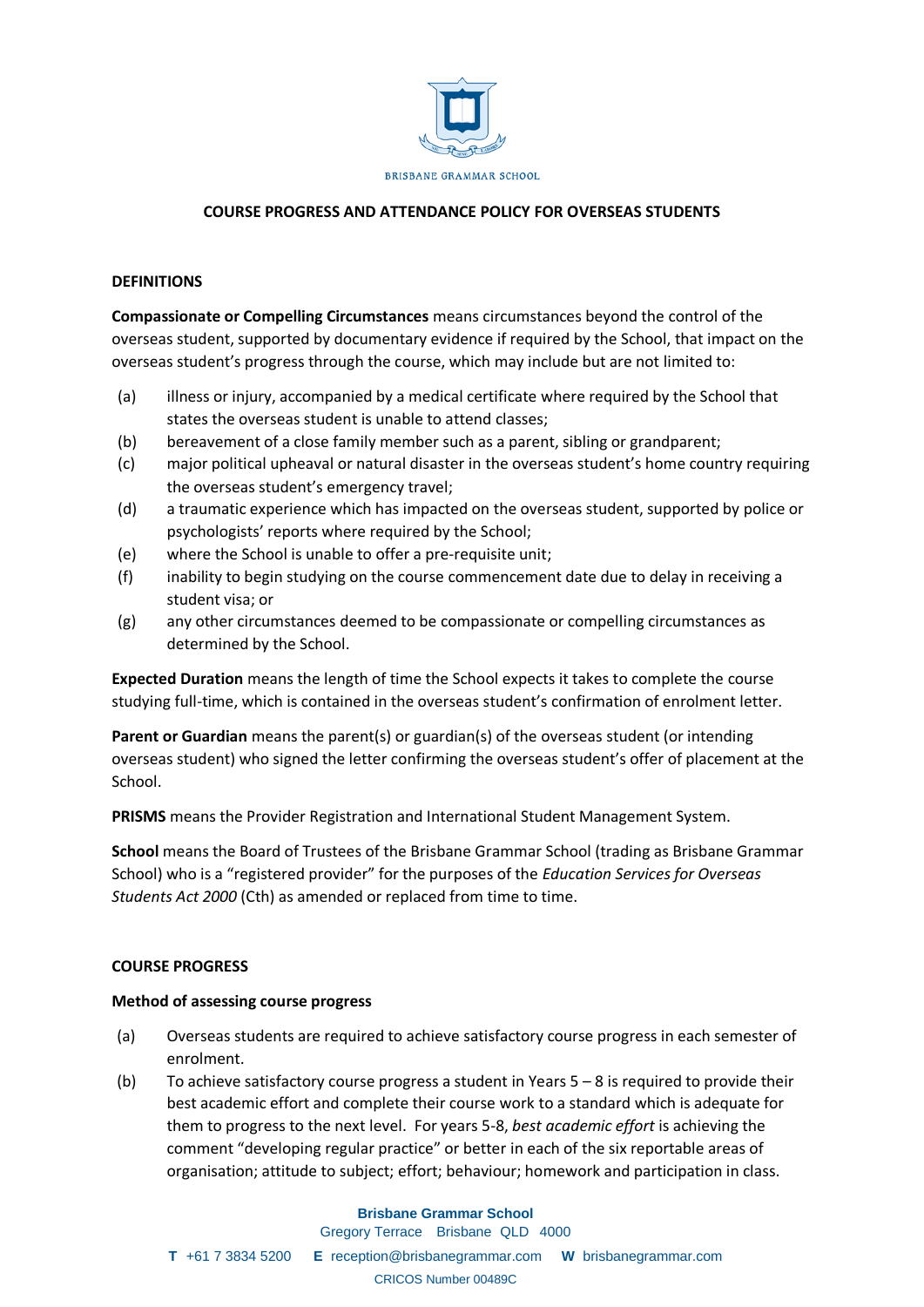

- (c) To achieve satisfactory course progress, an overseas student in Year  $9 12$  is required to attain as a minimum a grade of Sound Achievement in at least five (5) subjects per semester, with such grade to be determined by the School through its usual practices and procedures for the grading of students. The student must also provide their best academic effort. For years 9-12, *best academic effort* is achieving the comment "developing regular practice" or better in each of the six reportable areas of organisation; attitude to subject; effort; behaviour; homework and participation in class.
- (d) The course progress of all overseas students will be assessed by the School at the end of each semester.

### **Intervention strategy**

The School's strategy for identifying and assisting students at risk of not meeting course progress requirements includes, but is not limited to, the following processes and procedures (Intervention Strategy):

- (a) the School will identify overseas students who are at risk of not meeting the course progress requirements by reviewing all overseas students' course progress at the end of each semester;
- (b) the School will contact identified students and provide counselling to determine the reasons for the overseas student's current level of academic progress;
- (c) the Head of Year will meet with the identified overseas student to develop strategies to assist the student to achieve satisfactory course progress (Individual Strategy). Each Individual Strategy will be developed on a case by case basis depending on the specific needs of the overseas student.

Unless implemented earlier by the School, the Intervention Strategy will be activated where an overseas student does not achieve (as a minimum) a grade of Sound Achievement in at least half of the subjects being studied by the overseas student in a semester.

### **Failure to meet satisfactory course progress**

If, after an Intervention Strategy has been implemented and run its course, the School determines that an overseas student has failed to meet satisfactory course progress, the School will notify the overseas student, through his Parent or Guardian, in writing that:

- (a) the School intends to report the student for not achieving satisfactory course progress; and
- (b) the Parent or Guardian has 20 working days in which to access the School's internal complaints and appeals process. Refer to the School's *Complaints and Appeals Policy for Overseas Students*.

If a Parent or Guardian wishes to lodge an external complaint about the outcome of the internal complaints and appeals process, the Parent or Guardian may contact the Overseas Students Ombudsman. Any external complaint or appeal to the Overseas Student Ombudsman must be made within ten (10) working days of the Parent or Guardian receiving notification of the outcome of the internal complaints and appeals process.

### **Brisbane Grammar School**

Gregory Terrace Brisbane QLD 4000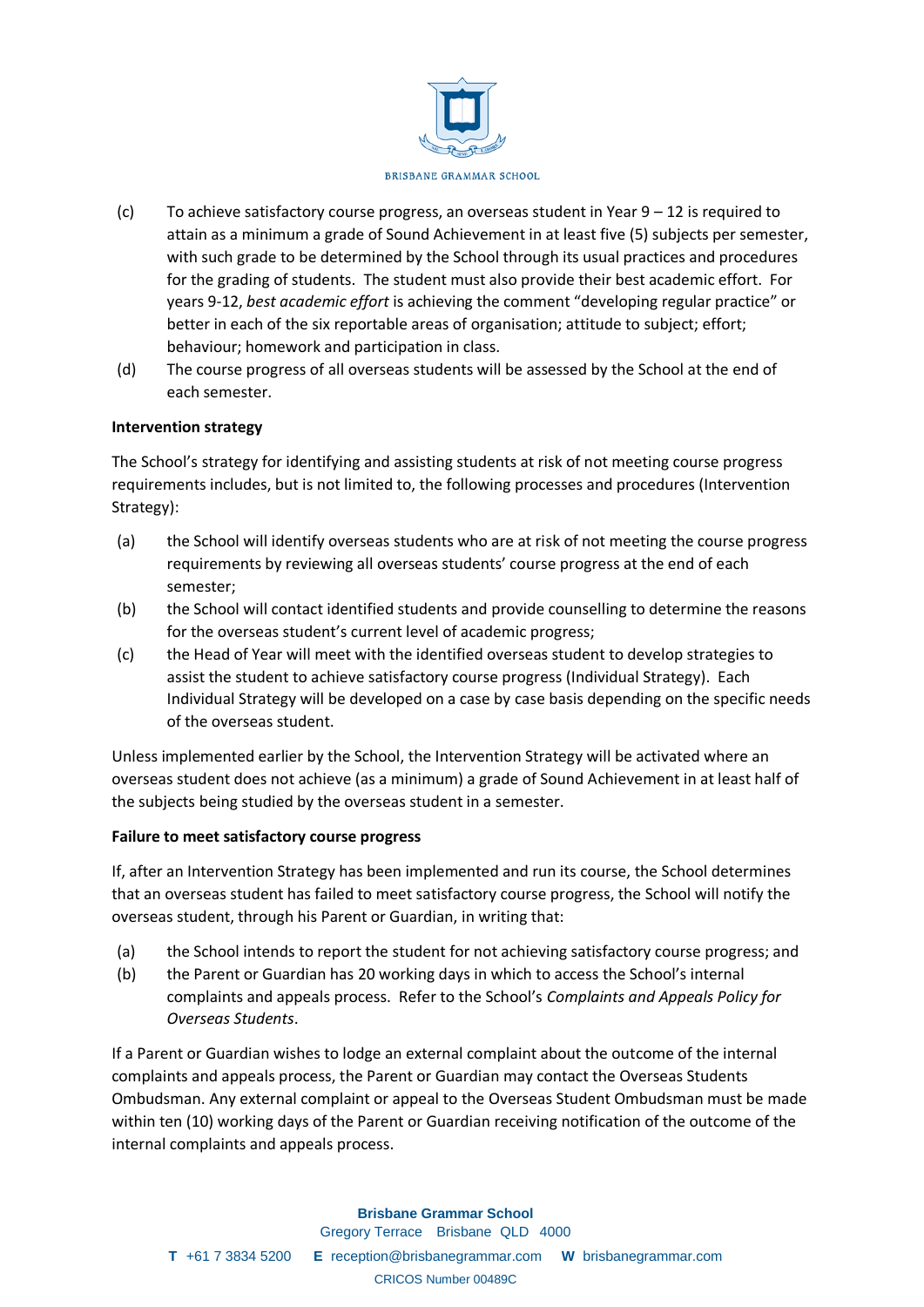

### Where:

- (a) the Parent or Guardian does not access the complaints and appeals process within 20 working days or earlier notifies the School of a decision not to do so;
- (b) the Parent or Guardian accesses the complaints and appeals process within 20 working days but later withdraws from the process; or
- (c) the internal complaints and appeals process is completed and results in a decision supporting the School and:
	- (i) the Parent or Guardian does not access the external complaints and appeals process within 10 working days, or earlier notifies the School of a decision not to do so;
	- (ii) the external complaints and appeals process is accessed within 10 working days, but the complaint or appeal is later withdrawn; or
	- (iii) the external complaints and appeals process is completed and results in a decision supporting the School,

the School will notify the Department of Education and Training (DET) via PRISMS of the overseas student not having achieved satisfactory course progress.

## **COMPLETION WITHIN EXPECTED DURATION OF STUDY**

- (a) The School will monitor the course progress of each overseas student to ensure that at all times the overseas student is in a position to complete the course within the Expected Duration by periodically reviewing course progress records.
- (b) The School may only extend the duration of the overseas student's study where it is clear the overseas student will not complete their course within the Expected Duration due to:
	- (i) Compassionate or Compelling Circumstances;
	- (ii) the implementation of the Intervention Strategy; or
	- (iii) the School having initiated or approved a deferment or suspension of study under the School's *Deferment, Suspension and Cancellation Policy for Overseas Students*.
- (c) Where there is a variation in the study load of an overseas student that may affect the overseas student's ability to complete the course within the Expected Duration, the School will record the variation and reasons for the variation on the overseas student's file. Where the variation means the overseas student will not complete the course within the Expected Duration and requires an extension, the School will report this to DET via PRISMS and/or issue a new confirmation of enrolment.

## **COURSE ATTENDANCE**

- (a) To achieve satisfactory course attendance, all overseas students must attend 85% of scheduled course contact hours each semester, unless attendance is inhibited by Compassionate or Compelling Circumstances.
- (b) The School will assess satisfactory attendance of an overseas student by reviewing attendance records on a regular basis.

### **Brisbane Grammar School**

Gregory Terrace Brisbane QLD 4000

**T** +61 7 3834 5200 **E** reception@brisbanegrammar.com **W** brisbanegrammar.com CRICOS Number 00489C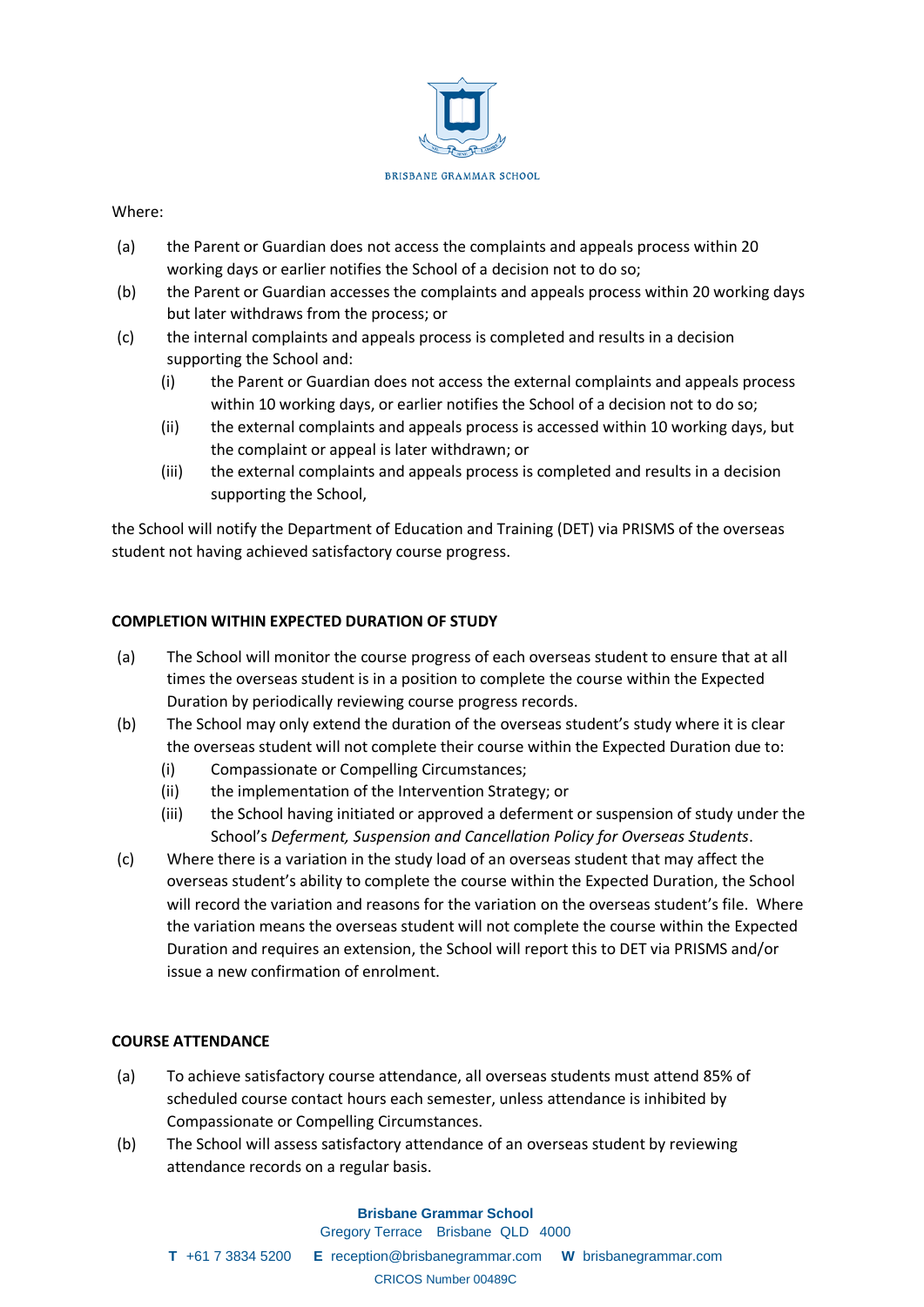

- (c) Student attendance and absenteeism is:
	- (i) checked on each School day by way of roll-call in each class;
	- (ii) recorded electronically; and
	- (iii) monitored and assessed by the School Marshall over the semester.
- (d) Late arrival will be recorded as a part-day and may be included in the assessment of attendance.
- (e) The School will contact an overseas student to discuss attendance requirements and offer any necessary support where a student has been absent without approval for more than five consecutive days or where the School determines the overseas student is at risk of not attending 85% of the scheduled course hours for the semester. The School will contact the student's Parent or Guardian and take appropriate action which may include the student meeting with one or more of the Head of Year, Deputy Headmaster – Students or a member of the School's counselling staff. The School will document steps taken to address attendance.
- (f) If the School assesses that an overseas student has not achieved satisfactory attendance, the School will notify the Parent or Guardian in writing:
	- (i) of the School's intention to report the overseas student for not achieving satisfactory attendance; and
	- (ii) that he or she has 20 working days in which to access the School's internal complaints and appeals process. Refer to the School's *Complaints and Appeals Policy for Overseas Students*.
- (g) If a Parent or Guardian wishes to lodge an external complaint or appeal about the outcome of the internal complaints and appeals process, the Parent or Guardian may contact the Overseas Students Ombudsman. Any external complaint or appeal to the Overseas Student Ombudsman must be made within ten (10) working days of the Parent or Guardian receiving notification of the outcome of the internal complaints and appeals process.

### Where:

- (i) the overseas student or Parent or Guardian does not access the School's internal complaints and appeals process within 20 working days or earlier notifies the School of a decision not to do so;
- (ii) the School's internal complaints and appeals process is accessed within 20 working days, but the complaint or appeal is later withdrawn; or
- (iii) the School's internal complaints and appeals process is completed and results in a decision supporting the School and:
	- a. the Parent or Guardian does not access the external complaints and appeals process within 10 working days or earlier notifies the School of a decision not to do so;
	- b. the external complaints and appeals process is accessed within 10 working days, but the complaint or appeal is later withdrawn; or
	- c. the external complaints and appeals process is completed and results in a decision supporting the School,

# **Brisbane Grammar School**

Gregory Terrace Brisbane QLD 4000

**T** +61 7 3834 5200 **E** reception@brisbanegrammar.com **W** brisbanegrammar.com